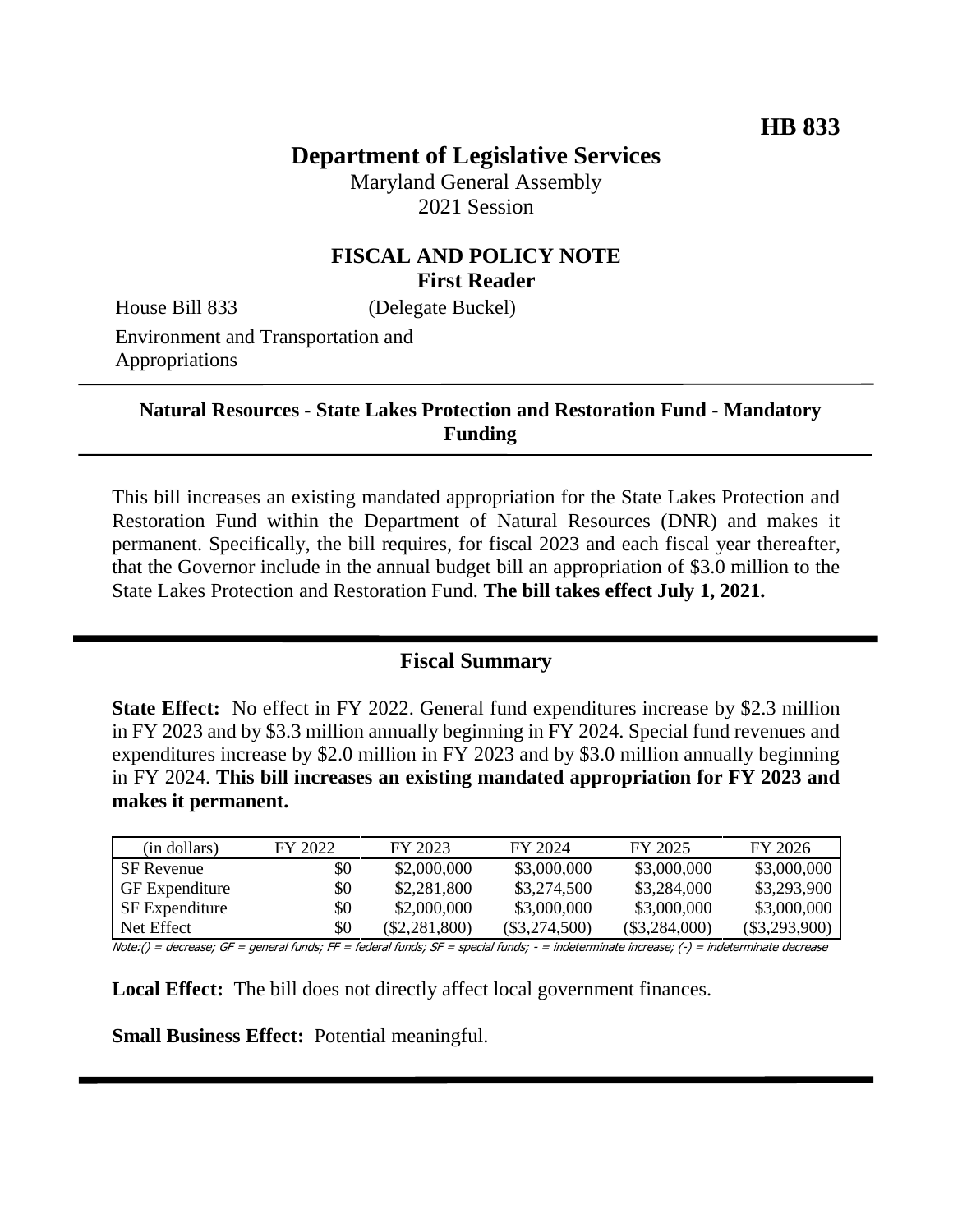### **Analysis**

**Current Law:** Chapters 404 and 405 of 2017 first established the State Lakes Protection and Restoration Fund, administered by the Secretary of Natural Resources, to protect and restore State-owned lakes. Under Chapters 404 and 405, the fund consisted of money appropriated in the State budget to the fund and any other money from any other source accepted for the benefit of the fund. Chapter 698 of 2018, however, requires the Governor to include in the annual budget bill an appropriation of \$1.0 million to the fund for fiscal 2020 and each fiscal year thereafter.

Chapter 698 also allows for the fund to be used to protect and restore State-managed lakes as well as State-owned lakes and specifies the following activities the fund may be used for in order to protect and restore State-owned or State-managed lakes: (1) removing sediment; (2) treating contaminated sediment; (3) preventing the spread of invasive species; (4) improving ecological and recreational value; and (5) taking any other action DNR determines necessary. Chapter 698 terminates June 30, 2022. (However, pursuant to Chapters 404 and 405, the fund continues.)

Pursuant to provisions established under Chapters 404 and 405, any interest earnings of the fund are credited to the fund. Money expended from the fund is supplemental to, and not intended to take the place of, funding that would otherwise be appropriated for the protection or restoration of State-owned (or State-managed) lakes. DNR must develop (1) a working budget for the funding and (2) in coordination with local governments, organizations, and citizens, an annual work plan that prioritizes and details projects that will receive funding.

**State Fiscal Effect:** General fund expenditures increase by \$2.3 million in fiscal 2023, which reflects a \$2.0 million increase in the mandated appropriation for the fund plus costs of personnel needed to administer a protection and restoration program at that level of funding. General fund costs for personnel were also included in the fiscal and policy note for Senate Bill 501 of 2018 (Chapter 698) as an impact of that bill beginning in fiscal 2020, independent of the \$1.0 million mandated appropriation. Personnel costs are reflected again in this fiscal and policy note as a general fund impact (independent of the annual mandated appropriation) because (1) the need for personnel still exists and is even greater beginning in fiscal 2023 because of the increase in funding for the program required by the bill and (2) the bill does not explicitly allow for the mandated funding to be used for costs of personnel needed to administer the fund.

The necessary personnel include a project manager (to coordinate work group meetings, gather and consolidate relevant information, coordinate with local governments, and conduct public outreach), an environmental project reviewer (to conduct and coordinate necessary internal reviews), and an administrative specialist (to process and track multiple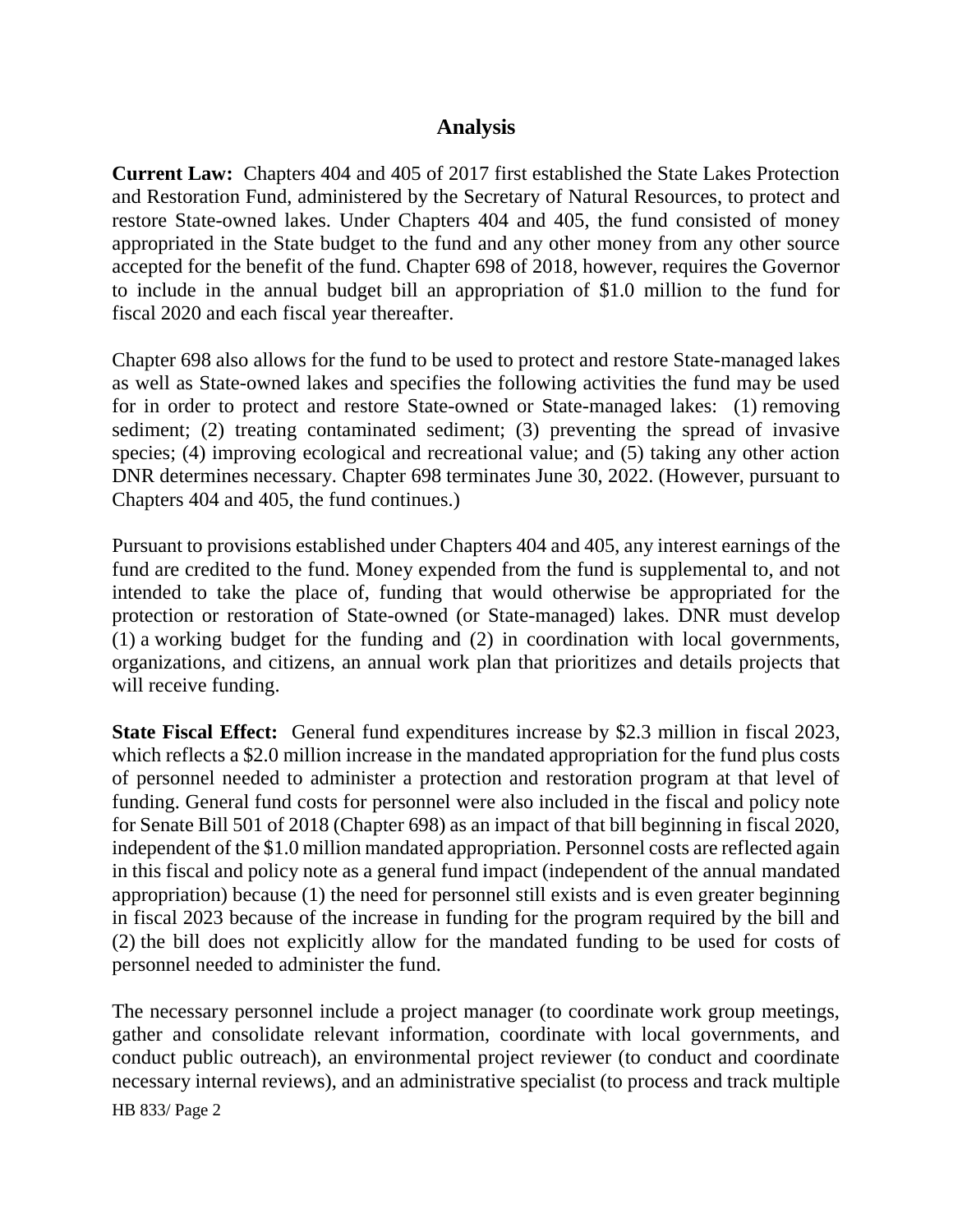complex long-term and large-scale projects and contracts). These responsibilities cannot be adequately managed by existing staff. The estimate includes salaries, fringe benefits, one-time start-up costs, and ongoing operating expenses.

| 23,235    |
|-----------|
|           |
| 2,000,000 |
| \$258,555 |
| 3.0       |
|           |

Future year expenditures reflect the full mandated appropriation (due to the termination of Chapter 698), full salaries with annual increases and employee turnover, and ongoing operating expenses. While Chapter 698 is set to terminate June 30, 2022, it is assumed that, in the absence of this bill, the mandated appropriation continues through fiscal 2023, since Chapter 698 would still be in effect when the Governor introduces the annual budget bill for fiscal 2023 during the 2022 legislative session.

Special fund revenues to the fund and expenditures from the fund increase by \$2.0 million in fiscal 2023 and by \$3.0 million annually beginning in fiscal 2024, which reflects the receipt of the increased/permanent mandated appropriation and corresponding spending. It is assumed that the entire mandated appropriation is spent in each year.

**Small Business Effect:** Small businesses may meaningfully benefit from the opportunity to bid on protection and restoration projects funded by the increased/permanent mandated funding under the bill.

## **Additional Information**

**Prior Introductions:** SB 582 of 2020, a similar bill, received a hearing in the Senate Education, Health, and Environmental Affairs Committee, but no further action was taken. Its cross file, HB 877, received a hearing in the House Environment and Transportation Committee, but no further action was taken. SB 213 of 2019, also a similar bill, passed the Senate with amendments but received an unfavorable report from the House Environment and Transportation Committee. Its cross file, HB 405, received an unfavorable report from the House Environment and Transportation Committee.

**Designated Cross File:** SB 618 (Senator Edwards) - Budget and Taxation.

**Information Source(s):** Department of Natural Resources; Department of Legislative Services